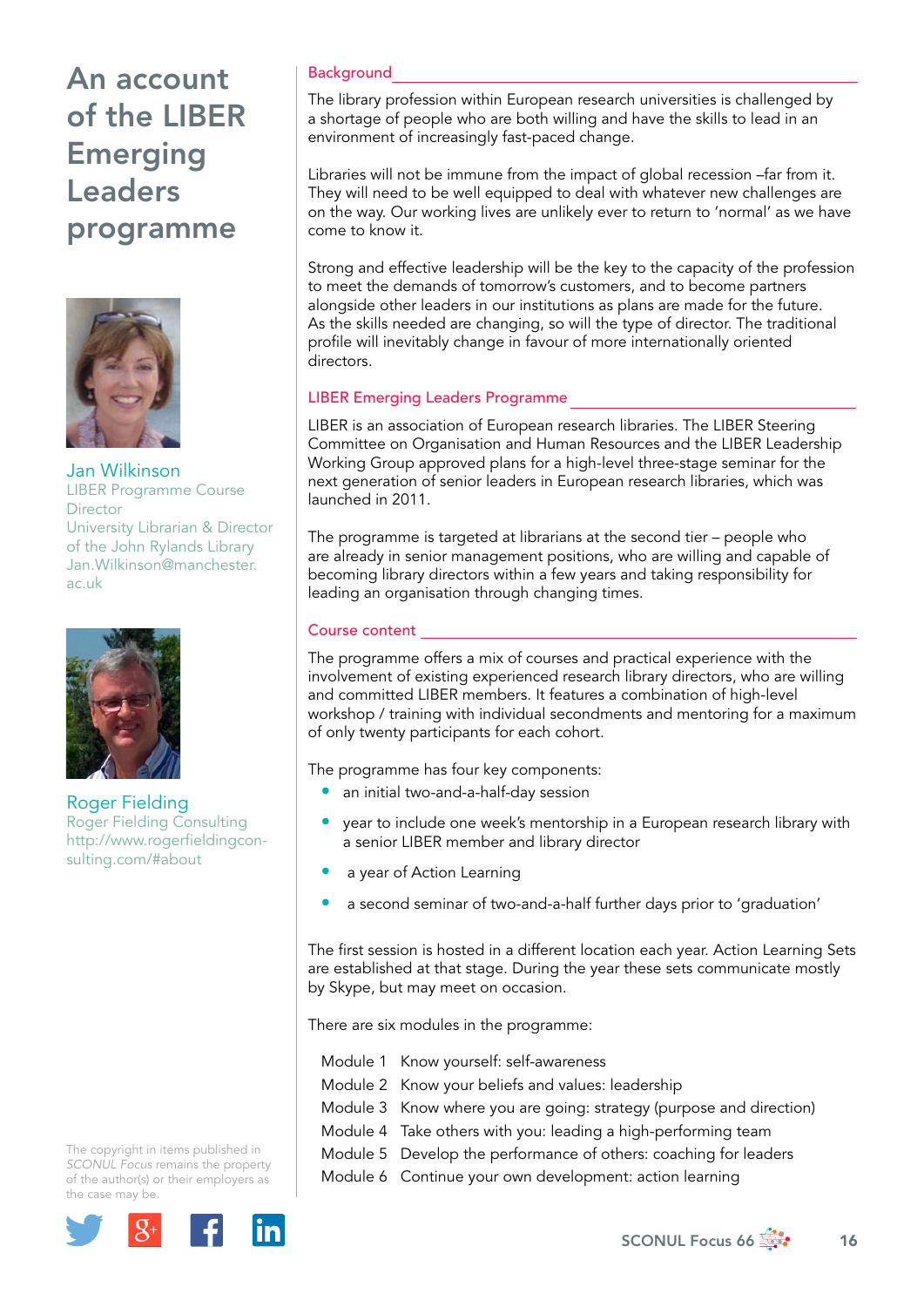# An account of the LIBER Emerging Leaders programme

#### Application process

Applications, with supporting statements from library directors, are considered by the LIBER Organising Committee.

All successful candidates are expected to have:

- at least three years' experience in a middle management level post in a LIBER member research library
- working knowledge of spoken and written English
- evidence of motivation to move to a senior management post within next three years
- evidence of strong commitment to professional advancement
- recommendation from Director of employing library
- evidence of willingness and ability to undertake a short placement in a library in another LIBER library in a different country

Delegate costs are €650 each session (2 sessions).

#### Principles of the programme

The programme course director is Jan Wilkinson, who has enjoyed and experienced international exposure and whose career has been at the highest level, successfully encompassing all aspects of the profession in a wide variety of institutions. The course director acts as the 'glue' between the course content, to be designed and delivered by an experienced consultant & coach, also with international exposure and profile, and a small number of LIBER members as guest speakers who share their experiences to illustrate with practical examples the relevance of each part of the course.

An underpinning principle of the programme is the belief that effective leadership begins with self-discovery and self-knowledge; the programme begins with self-assessment (and use of the MBTI Type analysis) and feedback from other delegates in a range of exercises designed to capture this in an inclusive, participatory and non-threatening way. The programme recognises that leadership role models inform current perceptions of what a leader should do and say, and how personal beliefs about leadership and current ways of working may need to change.

The programme also challenges the delegates to have a vision, goals and a clear sense of their own purpose and direction, essential if they are to lead others. It addresses the need of leaders to win the commitment of others and to create and lead a high-performing team.

Developing others and engaging in continuing self-development is explored, with a focus on the skills required by and the pay-offs of taking a coaching approach to leadership. Delegates are introduced to the concept and practice of 'action learning', demonstrating the individual benefits of working within an 'action learning' group, inviting delegates to continue in an 'action learning' group as a lasting legacy of the programme.

The programme is participatory, engaging and fast-paced. The emphasis is on practical application and relevance, not theory; the light coverage of all of the essential material has plenty of recommended reading to allow follow-up in greater depth. The programme has an intake every two years, with approximately 22 people selected; thirteen European countries are represented to date, with almost 70 people having completed the programme.

The copyright in items published in *SCONUL Focus* remains the property of the author(s) or their employers as the case may be.



SCONUL Focus 66  $\frac{1}{200}$  17